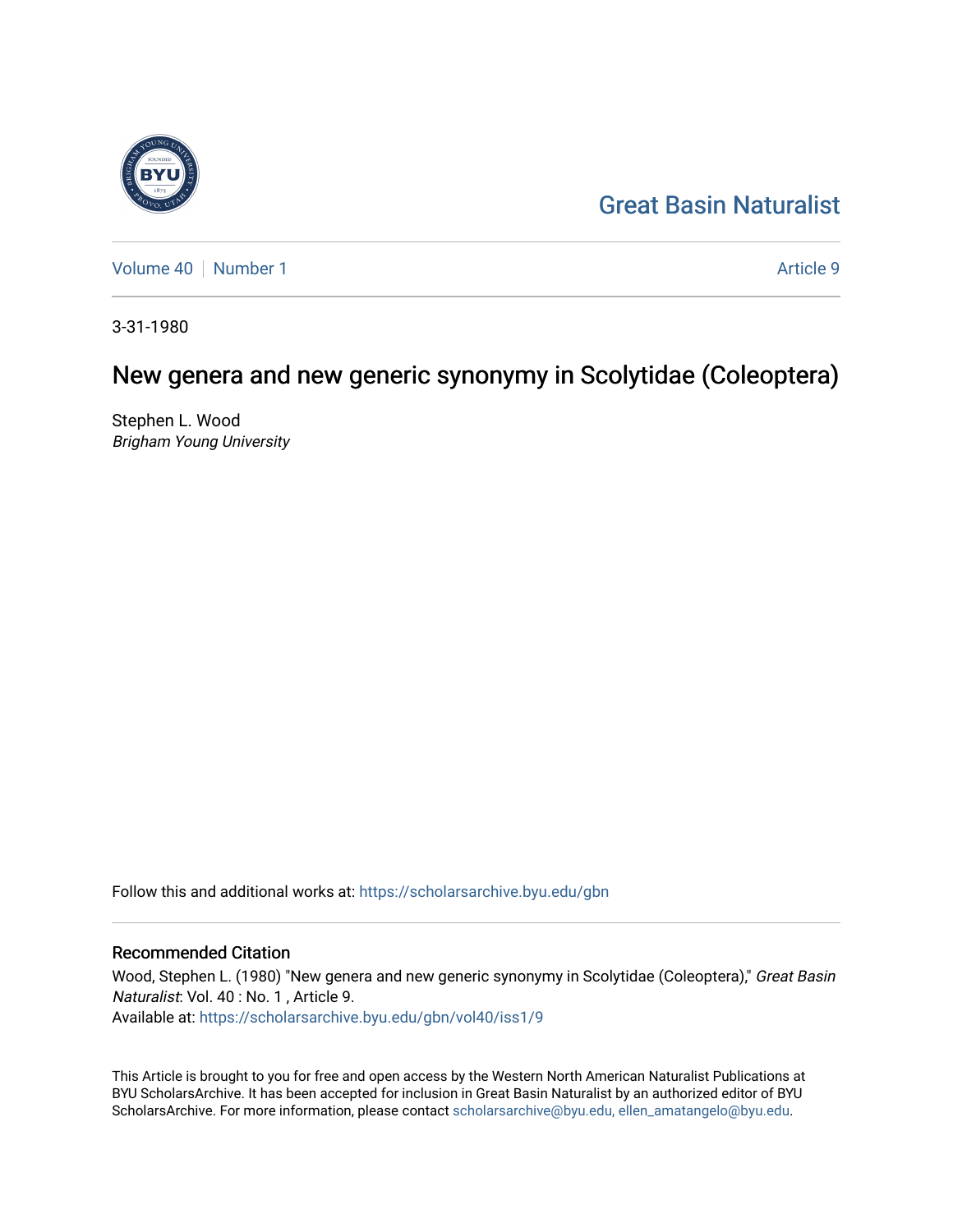### NEW GENERA AND NEW GENERIC SYNONYMY IN SCOLYTIDAE (COLEOPTERA)

Stephen L. Wood'

ABSTRACT.— New generic synonymy in the world fauna of Scolytidae includes: Acanthotomicus Blandford (= Isophthorus Schedl), Acrantus Broun (= Chaetophorous Fuchs, Chaetoptelius Fuchs), Cosmoderes Eichhoff  $({=Erioschidias\,Schedl}),$  Ernoporicus Berger ( $={Enopocerus\,Balachowsky}),$  Ernoporus Thomson ( $={Euptilius\,Schedl}),$ Hylurdrectonus Schedl (= Xylogopinus Schedl), Ozopemon Hagedorn (Dryocoetiops Schedl), Scolytogenes Eichhoff  $( = Cryptalomorphus$  Schaufuss), Stephanopodius Schedl  $( = Cryptalomimutes$  Browne), and Xylechinus Chapuis (= Squamasinulus Nunberg). Genera new to science and their type-species include: Anaxylchorus (Tomicus truncatus Erichson), Apoxyleborus (Xyleborus mancus Blandford), Cryphalogenes (Cryphalogenes euphorbiae Wood), Ernocladius (Cryphalus corpulentus Sampson), Hadrodemius (Xyleborus globus Blandford), Leptoxyleborus (Phloeotrogus sordicauda Motschulsky), Microperus (Xyleborus theae Eggers), Taphrodasus (Xyleborus percorthylus Schedl), and Taurodemus (Xyleborus sharpi Blandford). The new name Hylurdrectonus corticiaus is presented to replace H. araucariae (Schedl 1972). Dryocoetes coffeae Eggers is transferred to Eulepiops. The following genera are treated in a revised context: Crytogenius, Dryocoetes, Eulepiops, Ernoporicus, Ernoporus, Xyleborus, and Xylechinus. Cryphalogenes euphorbiae and C. exiguus (Sri Lanka) are named as new to science.

In a review of the genera of Scolytidae in the world fauna, several problems that relate to synonymy were encountered. The new svnonvmv listed in the above abstract is re ported here in order that names might be used in their new context before the generic revision is completed. In addition, several genera are treated in a sense somewhat dif ferent from the traditional. The basis for these departures is established. The genera are treated alphabetically for convenience of reference. They include representatives from the subfamily Hylesininae, tribe Tomicini (Acrantus, Hylurdrectonus, Xylechinus) and from the subfamily Scolytinae, the tribes Ipini (Acanthotomicus), Dryocoetini (Cyrtogenitis, Eulepiops, Ozopemon), Xyleborini (Xyleborus), and Cryphalini {Cosmoderes, Ernoporictis, Ernoporus, Scolytogenes, Stephanopodius). Nine new genera represent the tribes Xyleborini {Anoxyleborus, Apoxyleborus, Hadrodcmius, Leptoxyleborus, Microperus, Taphrodasus, Taurodemus) and Cryphalini (Cryphalogenes, Ernocladius). Xylechinosomus Schedl is removed from syn onymy with Pteleobius. The new name Hyhirdrectonus corticinus is presented to re place the junior homonym H. araucariae

(Schedl 1972). The species Cryphalogenes eu phorbiae and C. exiguus (Sri Lanka) are named as new to science.

#### Acanthotornicus Blandford

- Acanthotornicus Blandford, 1894, Trans. Ent. Soc. Lon don 1894:89 (Type-species: Acanthotomicus spinosus Blandford, monobasic)
- Isophthorus Schedl, 1938, Archiv Naturgesch. 7(2): 173 (Type-species: Isophthorus quadrituberculatus Schedl, present designation). New synonymy

In the original description of Isophthorus Schedl, two species were definitely included and a third species was doubtful, but a typespecies was never designated. Since then, Schedl has transferred all three species else where. To anchor the generic name, Isophthorus quadrituberculatus Schedl is here designated as the type-species of Isophthorus. Because this species and Myeloborus bico nicus Schedl have been transferred to Acanthotomicus and the unrelated, doubtful species, Pityophthorus heteae Hagedorn, has been transferred to Cryptocarenus, the fixation of a type-species requires that Isoph*thorus* be placed in synonymy under *Acan*thotornicus.

<sup>&#</sup>x27;Life Science Museum and Department of Zoology. Brigham Young University. Provo. Utah 84602. Scolytidae contribution number 69.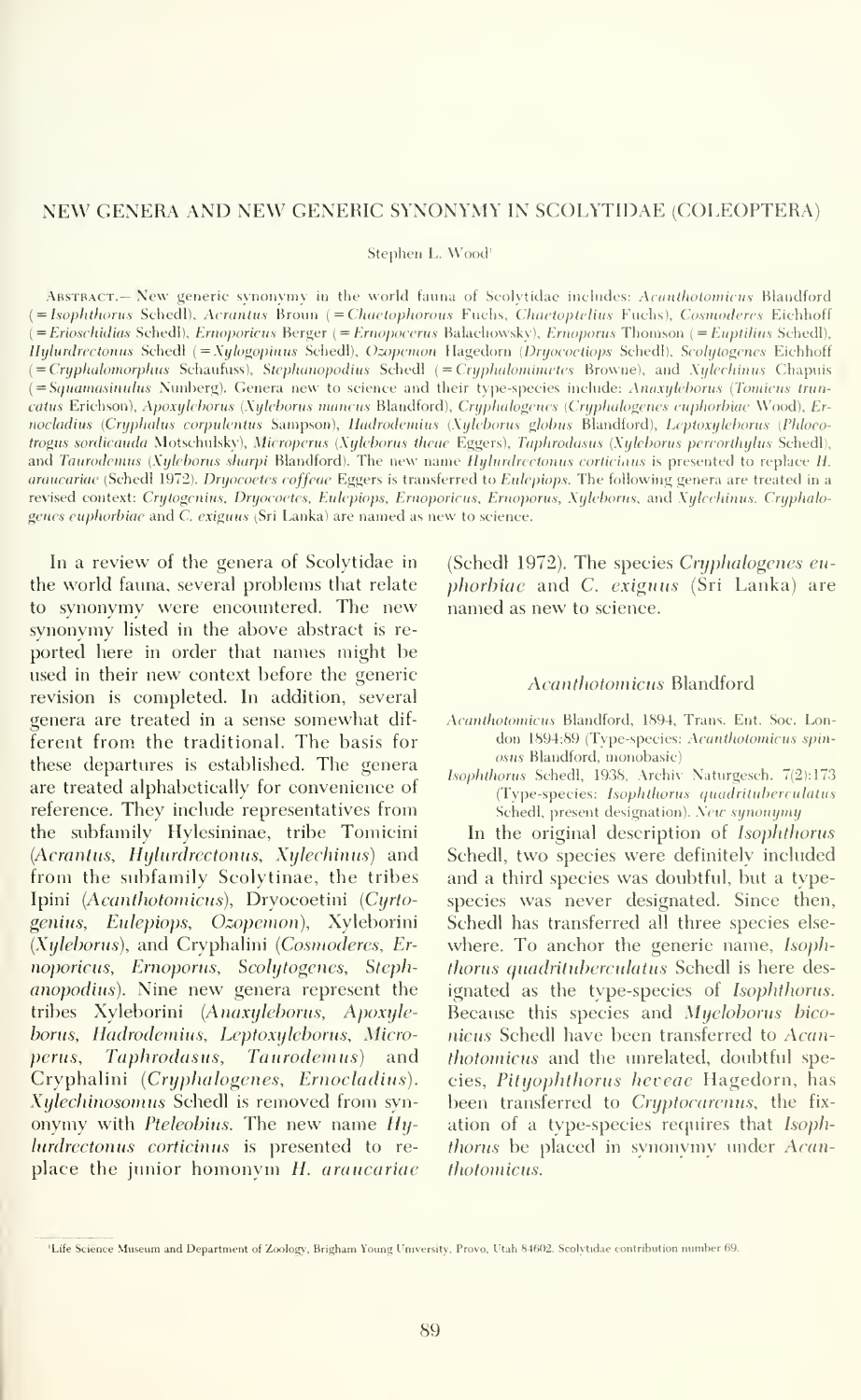#### Acrantus Broun

- Homarus Broun, 1881, Manual of New Zealand Coleoptera 2.720 (Type-species: Homarus mundulus Broim, monobasic). Preoccupied
- Acrantus Broun, 1882, Ann. Mag. Nat. Hist. (5)9:409. Replacement name
- Chaetophorus Fuchs, 1912, Morphologische studien iiber Borkenkafer, II. die europiiischen Hyiesinen, p. 46 Type-species: Hylesinus vestitus Mulsant & Re\', monobasic). Preoccupied
- Chaetoptelius Fuchs, 1913, in Reitter, Wiener Eut. Zeit. 32(Beiheft):43. Replacement name . New synon-!/'"!/

The names Acrantus Broun and Chaetoptelius Fuchs have been treated as synonyms of Pteleobius Bedel (Schedl 1963:262) and Pseudohijlesinus Swaine (Schedl 1966:75), re spectively. However, in a review of the characters of the type-species of these genera, it was demonstrated (Wood 1978) that Pte leobius must be placed in the tribe Hylesinini and that *Chaetoptelius* and *Pseudohylesinus* belong in the tribe Tomicini. For that study, Schedl's (1963:262) placement of Acrantus was not challenged.

In a subsequent review of the genera of Tomicini, dissection demonstrated that Homarus mundulus Broun, type-species of Acrantus, clearly belongs to the Tomicini and is quite unrelated to Pteleobius. Furthermore, Pseudohylesinus totally lacks pronotal asperities, it has three distinct sutures on the antennal club, and the male frons is not noticeably impressed. Acrantus, Chaetoptelius, and Xijlechinosomus all have numerous pronotal asperities, two or four poorly marked sutures on the antennal club, and the male frons strongly impressed and, thus, form a group quite distinct from Pseudohylesinus. Xylechinosomus, which Schedl (1966:75) also placed in synonymy with Pteleobius, has the antennal club less elongate, less strongly compressed, and (apparently) with four ob scure sutures and the frontal rectangle much more elongate. Acrantus and Chaetoptelius have the antennal club more elongate, strongly flattened, and marked by two su tures and the frontal rectangle comparatively broad. Biological differences also support the continued recognition of Xylechinosomus. However, <sup>I</sup> can find no characters that separate Acrantus and Chaetoptelius. For this reason, Chaetoptelius is placed in synonymy under Acrantus, as indicated above.

Acrantus includes mundulus and vestitus, cited above, and most if not all of the species from New Zealand, Australia, New Guinea, and neighboring areas placed by Schedl in Leperisinus and Xijlechinus.

#### Anaxyleborus, n. gen.

This genus is distinguished from  $Eu$ wallacea Hopkins and allied genera by the truncate, concave elytral declivity which has a complete, sharply elevated, circumdeclivital costa from base to apex. The discal interstrial punctures are uniseriate; in the su perficially similar Apoxyleborus they are confused.

Description.— Antennal club with one suture visible on posterior face, anterior face with segment 1 corneous, 2 conspicuous, sometimes rather large. Procoxae contiguous. Protibia armed by more than 11 socketed teeth. Declivity and discal punctures on in terstriae as described in above diagnosis.

Type-species: Tomicus truncatus Erichson. Species assigned previously to the  $Xyle$ borus truncatus group belong here.

#### Apoxyleborus, n. gen.

This genus is distinguished from Taurodemus by the presence of only four to seven socketed teeth on the protibia, by the obliquely truncate elytral declivity, with an abrupt (not acute) circumdeclivital costa, and the face flat to weakly concave. It is distin guished from the superficially similar  $Ana$ xyleborus by the rather widely separated procoxae, by the strongly confused interstrial punctures on the disc, and by the less dis tinctly concave elytral declivity.

Description.— Body stouter than 1.9 times as long as wide. Antennal club with segment <sup>1</sup> corneous, with no sutures evident on posterior face, apical margin of segment <sup>1</sup> on anterior face acutely elevated into a continuous costa forming a complete circle. Procoxae moderately separated. Protibia armed by four to seven socketed teeth. Elytral disc with in terstrial punctures strongly confused, declivity as described in above diagnosis.

Tvpe-species: Xijleborus mancus Blandford.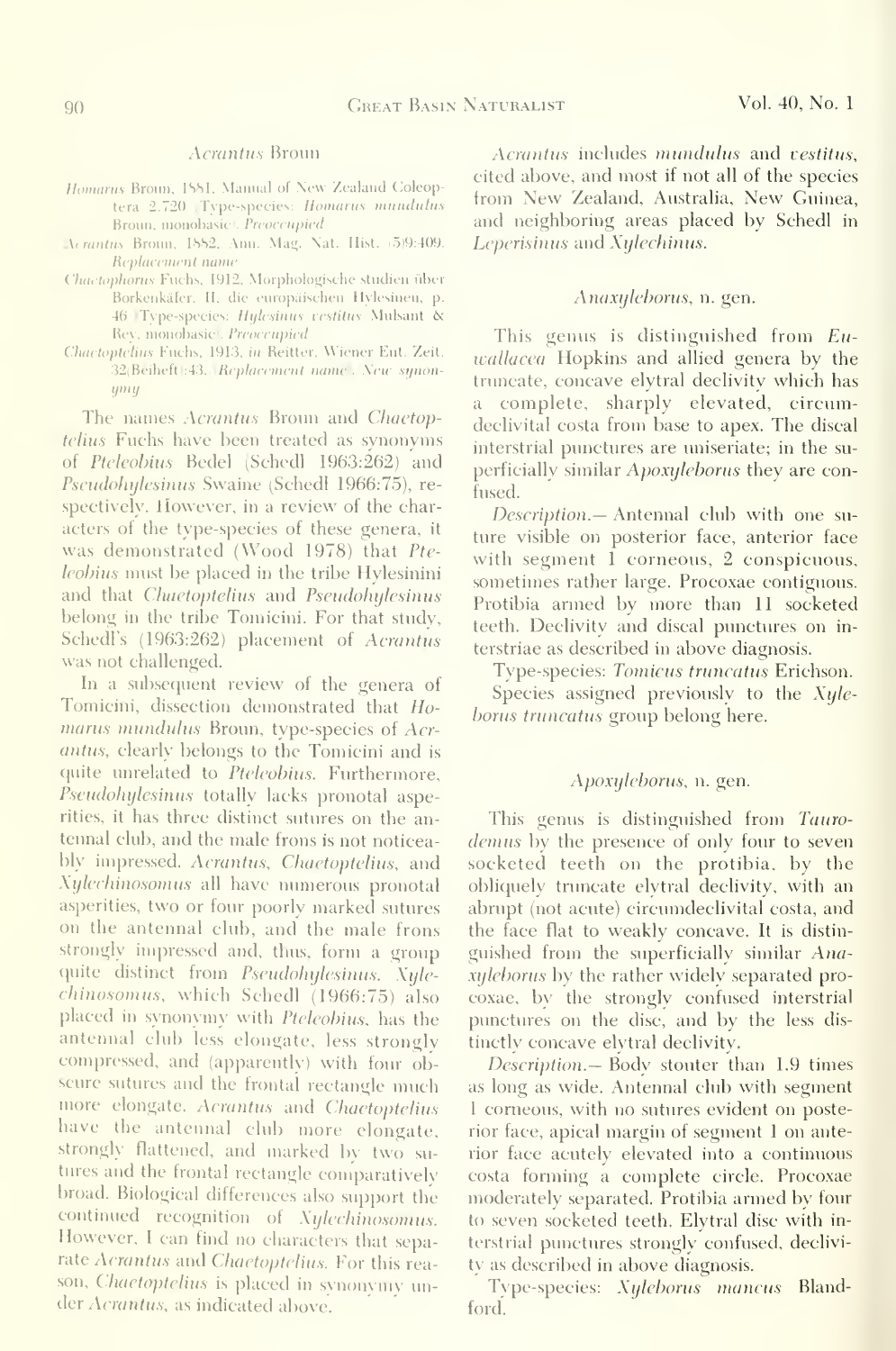Species assigned previously to the Xyleborus mancus group belong here.

#### Cosmoderes Eichhoff

- Cosmoderes Eichhoff, 1878, preprint of Mém. Soc. Roy. Sci. Liége (2)8:495 (Type-species: Cosmoderes monillicollis Eichhoff, monobasic)
- Erioschidias Schedl, 1938, Trans. Roy. Soc. S. Austraha  $62:42$  (Type-species: Cryphalus sctistriatus Lea, subsequent designation by Wood, 1960, Insects of Micronesia  $18(1):21$ ). New synonymy

The Beeson Collection at the Forest Research Institute, Dehra Dim, India, contains series of three species that were placed by Beeson in Cosmoderes. One, from Samsingh, Kalimpong, Bengal, is labeled monillicollis Eichhoff; the other two bear manuscript names not yet validated. Beeson 's private notes, of which two volumes treating Scolytidae are in my possession, contain no in dication under this name that he saw the type of *monillicollis*. However, elsewhere in his notes there are several indications that he saw the Eichhoff Collection at Hamburg before it was destroyed during World War II. Blandford also saw the Eichhoff Collection, but there is some doubt (Blandford 1894:86) that he actually examined the type of monillicollis.

Both the Beeson and Blandford specimens are congeneric with Erioschidias Schedl. Beeson's specimens of *monillicollis* match the distinctive characters of Eichhoff's description in every detail. It is, therefore, proposed that Erioschidias be placed in synonymy under Eichhoff's name, as indicated above.

#### Cryplialogenes, n. gen.

This genus is distinguished from the closely allied Scolytogenes Eichhoff by the 3-segmented antennal funicle, by the antennal club with sutures <sup>1</sup> and 2 weakly procurved, marked by setae, and 1 grooved and partly septate, and by the horizontal venter of the abdomen.

Description.— Frons convex, not sexually dimorphic. Eye elongate-oval, entire. Antennal scape elongate, simple; fimicle 3-segmented; club oval, a slight constriction and groove at suture 1, sutures <sup>1</sup> and 2 moderately procurved, 1 partly septate at least on lateral half. Pronotum with basal and lateral

margins marked by a fine, raised line; anterior slope asperate, anterior margin armed by low, poorly formed serrations. Elytral punctures largely replaced by rows of rounded strial and interstrial granules; vestiture of rows of strial hair and interstrial scales. Protibia armed by four socketed teeth. Venter of abdomen horizontal. Sexes subequal in size.

Type-species: Cryphalogenes euphorbiae Wood.

#### Cryphalogenes euphorbiae, n. sp.

This species is distinguished from exiguus Wood by the larger size, by the absence of reticulation of the pronotum (except in ex treme lateral areas of some specimens), and by the comparatively smaller pronotal and elytral granules.

 $Male$  Length 1.2-1.4 mm, 2.3 times as long as wide; color dark brown.

Frons broadly convex, very feebly so on longitudinal axis; surface largely reticulate, minute punctures moderately, uniformly abundant, most of them feebly granulate. Antennal club slightly longer than scape.

Pronotum 1.0 times as long as wide; sides almost straight and parallel on basal third, rather broadly rounded in front; anterior margin armed by about four to six irregular, poorly formed serrations; summit near middle; anterior slope rather coarsely asperate, punctured between asperities; posterior areas smooth, shining (except some reti culation present in extreme lateral areas of some specimens), with close, moderately large, rounded granules, anterior slope of each granule bearing a puncture (punctures usually visible only when light source cephalad). Vestiture of fine, short, semirecumbent hair.

Elytra 1.3 times as long as wide, 1.4 times as long as pronotum; sides almost straight and parallel on basal two-thirds, rather broadly rounded behind; striae not impressed, each puncture largely replaced by a large rounded granule as wide as striae, puncture confined to posterior slope of each granule; interstriae as wide as striae, smooth, shining, punctures largely replaced by rounded granules of same size and shape as those of striae. Declivity steep, convex; sculpture as on disc. Vestiture of rows of fine, short, strial hair and rows of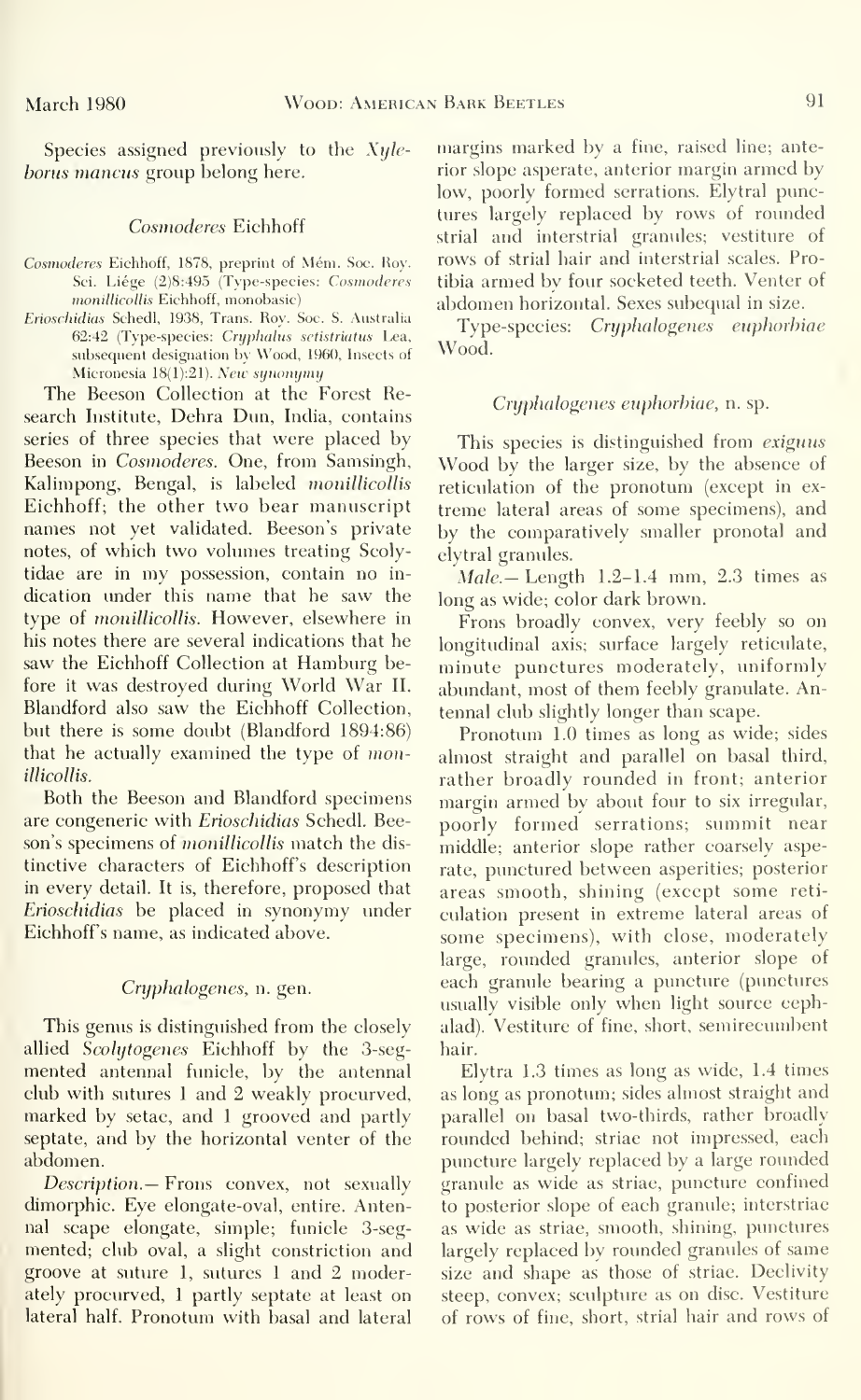erect interstrial scales, each scale slightly shorter than distance between rows, spaced within a row by length of scale, each four to six times as long as wide on disc, two to four times on declivity.

Female. – Similar to male in all respects.

Type locality. Thirty km southeast of Puttalam, Sri Lanka (Ceylon).

Type material— The male holotype, fe male allotype, and 34 paratypes were taken at the type locality on 18-VI-1975, No. 214, from Euphorbia antiquorum, by me; 28 paratypes bear the same data except they were taken 24 km SE Puttalam. Additional paratvpes were taken in Sri Lanka as follows: 21 at 5 km SE Naula, 14-VI-1975; 14 at 48 km N Naula, 14-VI-1975; <sup>2</sup> at <sup>32</sup> km N Habarana, 12-VI-1975; <sup>1</sup> at <sup>8</sup> km SW Kurunegala, 13-VI-1975; and <sup>1</sup> at <sup>11</sup> km W Kikirawa, 19- VL1975; all from the same host and collector.

The holotype, allotype, and half the paratypes are in the U.S. National Museum. The remaining paratypes are in my collection.

#### Cryphalogenes exiguus, n. sp.

This species is distinguished from euphorhiae Wood by the smaller size, by the strongly reticulate pronotum, and by the comparatively larger pronotal and elytral granules.

 $Male$  – Length  $0.8$ –1.0 mm,  $2.2$  times as long as wide; color dark brown.

Frons as in euphorbiae except more strongly convex, granules smaller, less conspicuous. Antennal club with septum in suture <sup>1</sup> less apparent.

Pronotum as in *euphorbiae* except reticulate, shining, granules in posterior areas proportionately slightly larger.

Elytra as in euphorbiae except interstrial scales averaging more slender, those on declivity not less than four times as long as wide.

Female.— Similar to male in all respects.

Type locality.— Thirty km southeast of Puttalam, Sri Lanka (Ceylon).

Type material.— The male holotype, female allotype, and 43 paratypes were taken at the type locality on 18-VI-1975, No. 214, from Euphorbia antiquorum, by me. Additional paratypes were taken in Sri Lanka during 1975 from the same host, by me, as fol lows: <sup>13</sup> at 24 km SE Puttalam, 17-VI; 5 at 5 km SE Naula, 14-VI; <sup>4</sup> at 48 km N Naula, 14- VI. The specimens were taken in independent galleries in the same stems with *eu*pliorbiae.

The holotype, allotype, and half the para types are in the U.S. National Museum. The remaining paratypes are in my collection.

#### Cyrtogenius Strohmeyer

- Kurtogenius Strohmeyer, 1910, Ent. Blätt. 6:127 (Typespecies: Kyrtogenius bicolor Strohmeyer, monobasic)
- Cyrtogenius Strohmeyer, 1911, Ent. Blätt. 7:116. Valid emendation
- Carposinus Hopkins, 1915, U.S. Dept. Agric. Rept. 99:9, 47 (Type-species: Carposinus pini Hopkins = Lepicenis nitidus Hagedorn, original designation)
- Orosiotes Niisima, 1917, Coll. Essays Y. Nawa, p. <sup>1</sup> (Type-species: Orosiotes kumatoensis Niisima, monobasic)
- Metahylastes Eggers, 1922, Ent. Blätt. 18:165 (Type-species: Metahylastes africanus Eggers, monobasic)
- Pelicenis Eggers, 1923, Zool. Meded. Roy. Mus. Nat. Hist. Leyden 7:216 (Type-species: Lepicerus ni tidus Hagedorn, original designation)
- Taphrohorus Nunberg, 1961, Ann. Mag. Nat. Hist. (13)3:617 (Type-species: Taphrohorus vaticae Nunberg, original designation)

Much confusion exists in the literature rel ative to the identity of this tropical genus. It is characterized by five socketed teeth on the lateral margin of the protibia, by the posteri or face of the antennal club with only one su ture, sutures on anterior face procurved, with the pubescence extending to the base, by the narrowly separated procoxae, and by the slightly elevated or armed posterolateral margin of the elytral declivity. Dryocoetes differs from it by the recurved suture <sup>1</sup> on the antennal club, the pubescence never ex tending to the base, by the contiguous pro coxae, and by the rounded, unarmed, post erolateral margins of the elytral declivity. Both genera are phloeophagous and have heterosanguineous polygenous breeding habits in which the male is subequal in size to the female and assists in the formation of new parental galleries. Both genera have been confused with *Eulepiops* (see below).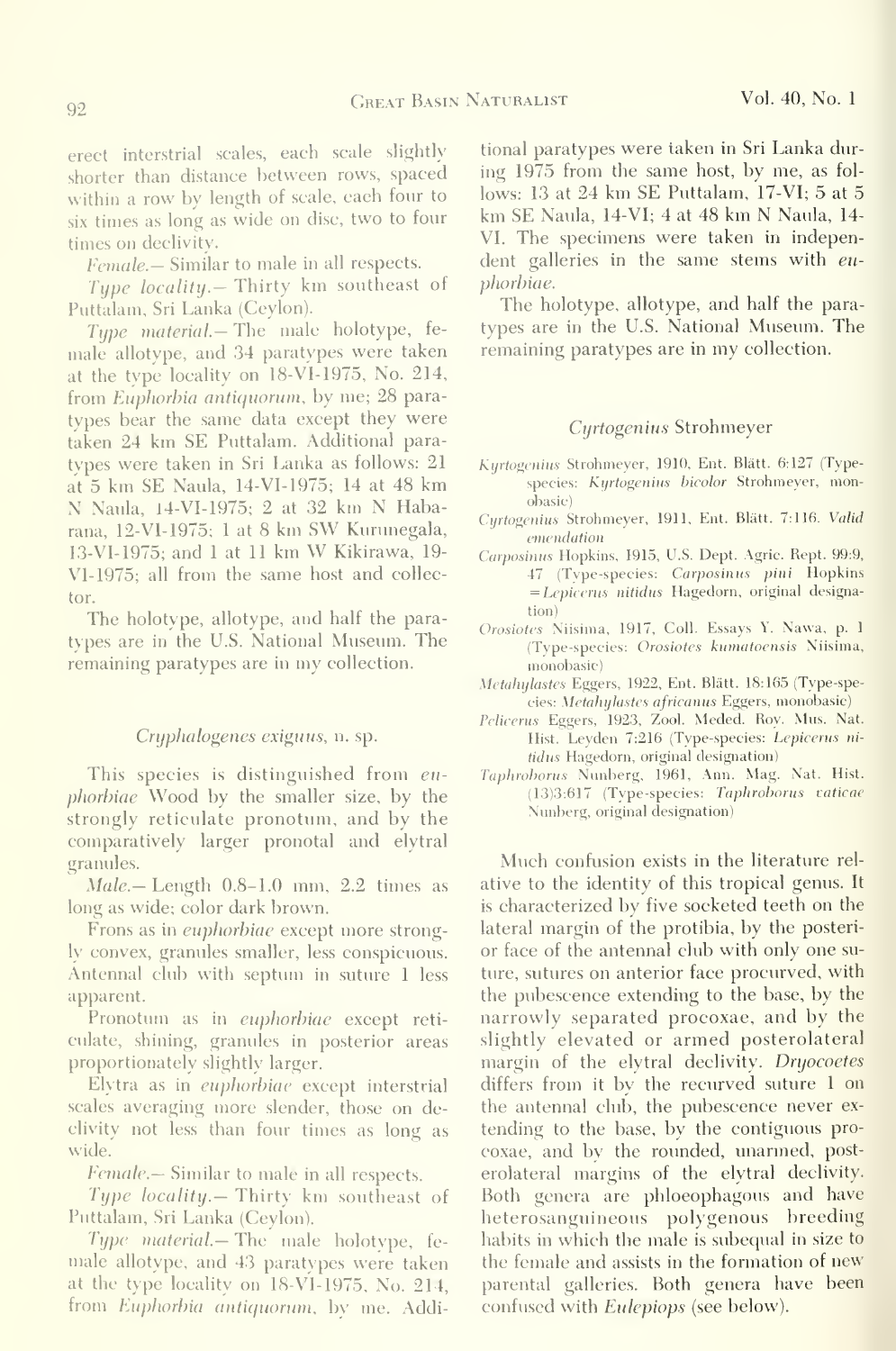#### Ernocladiiis, n. gen.

This genus is distinguished from the closely allied Ernoporus Thomson by the 3-segmented antennal funicle, by the uniseriate interstrial setae (interstrial ground vestiture al ways absent on disc, a few setae sometimes present on declivity), and by the weakly pro curved (often obscure) sutures of the antennal club.

Description.— Frons dimorphic, moderatelv impressed in male, convex in female. Eye elongate-oval, entire. Antennal scape elongate; funicle 3-segmented; club rather large, sutures weakly to moderately procurved, aseptate, marked by rows of setae, grooves present or not. Pronotum with basal margin marked by a fine, raised line, lateral margin rounded, without a raised line; asperities in concentric rows, their bases often contiguous or even reduced to a continuous costa. Elytra with basal margins rounded, strial punctures in rows, sculpture conservative; vestiture of rows of minute strial hair and rows of erect interstrial scales, interstrial ground vestiture absent on disc, a few short setae in ground cover sometimes present on declivity.

Type-species: Cryphalus corpulentus Sampson.

Several additional species will be trans ferred to this genus as soon as their types can be examined. Schedl (1940:590) assigned Cryphalus corpulentus to Margadillius, apparently without appreciating the significance of the emarginate eye or the fine, raised line on the lateral margin of the pronotum of Margadillius species.

#### Ernoporicus Berger

- Ernoporicus Berger, 1917, Rev. Russc d'Ent. 16:242 (Tvpe-species: Ernoporicus spessivtzevi Berger, monobasic)
- Eocryphalus Kurentzov, 1941, Acad. Sci. USSR, Komarov Sta. Sci., Orient, p. 230 (Type-species: Eocnjphalus semenovi Kurentzov, monobasic)
- Ernopocerus Balachowsky, 1949, Fauna de France 50:211 (Type-species: Ernoporus caucasicus Lindemann, subsequent designation by Wood, 1954, Univ. Kansas Sei. Bull. 36:986). New synonymy

The complex of genera allied to Ernoporus

Thomson have been poorly known and erroneously classified, largely due to the paucity of material for study. Following an examination of the type-species of Ernoporicus, Eocryphalus, and Ernopocerus, it was con cluded that these three congeneric species have the basal and lateral margins of the pronottun rounded (without a fine, raised line), the procoxae narrowly separated, the eye short and entire, the antennal funicle 4-segmented, and the antennal club with the su tures procurved and marked only by setae or obsolete (never septate). Ernoporus kanawhae Hopkins of North American and E. fagi (Fabricius) and a few species from Asia also belong here. The genus Ernoporus is quite dif ferent, as indicated below.

#### Ernoporus Thomson

- Ernoporus Thomson, 1859, Skandinaviens Coleoptera Svnoptiskt Bearbitade, p. 147 (Type-species: Bos $trichus tiliae$  Panzer, original designation)
- Cryphalops Reitter, 1889, Wiener Ent. Zeit. 8:94 (Typespecies: Cryphalus lederi Reitter  $=$  Bostrichus tiliae Panzer, monobasic)
- Stephanorhopalus Hopkins, 1915, U.S. Dept. Agrie. Rept. 99:35 (Type-species: Stephanorhopalus nulodori Hopkins, amended to melodori by Schedl, 1966, Ent. Abh. Mus. Dresden 35:19, original designation)
- Euptilius Schedl, 1940, Mitt. Müncher Ent. Ges. 30:590 (Type-species: Ernoporus concentralis Eggers, original designation). New synonymy

Ernoporus Thomson has the basal and lat eral margins of the pronotum marked by a fine, raised line, the procoxae contiguous, most pronotal asperities arranged in concentric rows, the antennal funicle 4-segmented, the antennal club sutures strongly procurved to obsolete, and the elytral vesti ture abundant and confused. Most of the species occur in tropical Asia except for tiliae, the type-species. In a review of the genera belonging to this complex, it was found that Ernoporus concentralis Eggers falls well within the range of variability for Ernoporus. Because concentralis is the type-species of Euptilius Schedl, it is, therefore, necessary to place Schedl's genus in synonymy as in dicated above. The structure of the pronotum indicates that this genus is quite distinct from Ernoporicus, as noted above.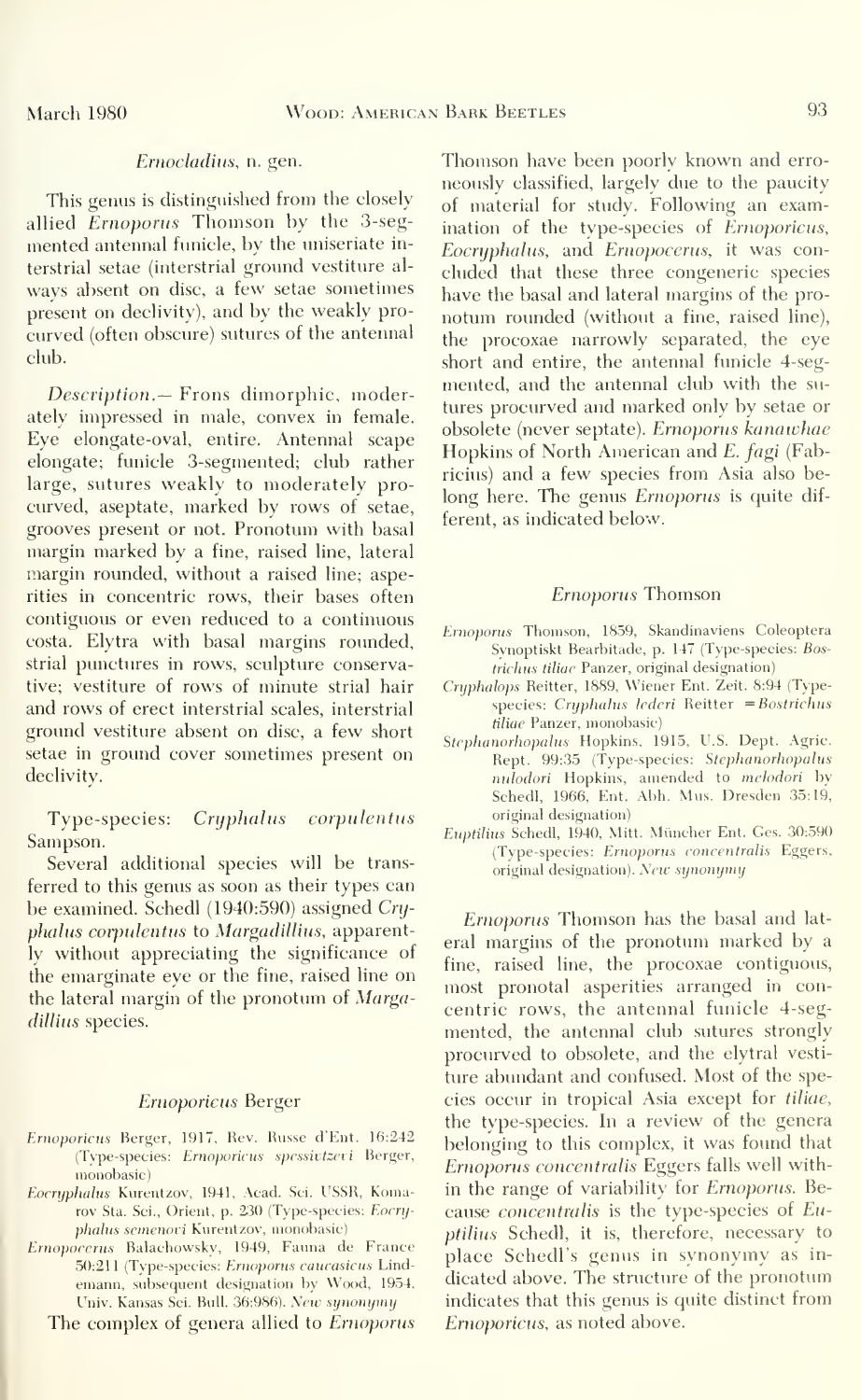#### Eulepiops Schedl

Eulepiops Schedl, 1939, J. Fed. Malay St. Mus. 18(3):344 Type-species: Eulipiops glaber Schedl, monobasic)

This genus has been confused with Cyrtogenius Strohmeyer and Dryocoetes Eichhoff. It differs by the protibia bearing only three socketed teeth on the lateral margin, by the posterior face of the antennal club with two sutures indicated, the anterior face with su ture <sup>1</sup> straight to recurved and always on the basal fourth. The male is either unknown or dwarfed, deformed, flightless, and does not participate in the formation of new parental galleries. Reproduction is either by consanguineous polygyny or possibly by some form of parthenogenesis. The habit is myelophagy for the only species observed. Dryocoetes coffeae Eggers and its allies belong to this genus.

### Hadrodemius, n. gen.

This genus is distinguished from Eccoptop tems Eichhoff by the tibiae being of normal size and all bearing socketed teeth, by the normal metatarsi (not compressed), by the declivity being restricted to the posterior half of the elytra, and by the convex to moderately impressed, unarmed elytral declivity.

Description.— Body very stout, less than 1.8 times as long as wide, usually black. Antennal club with posterior face unmarked by sutures, on anterior face costa marking apical margin of corneous area usually forming a complete ring. Scutellum visible only on anterior declivous slope of elytral margins. Declivity and tibiae as described in above diagnosis.

Type-species: Xyleborus globus Blandford.

Members of the Xyleborus globus species group should be referred here.

#### Hylurdrectonus Schedl

- Hylurdrectonus Schedl, 1938, Trans. Roy. Soc. S. Australia 62:40 (Type-species: Hylurdrectonus piniarius Schedl, monobasic)
- Xylogopinus Schedl, 1972, Papua New Guinea Agric. J. 23:64 (Type-species: Xylogopinus araucariae Schedl = Hylurdrectonus corticinus Wood, monobasic). New synonymy

A review of long series of Hylurdrectonus piniarius Schedl, H. araucariae Schedl

(1964a:213), and Xylogopinus araucariae Schedl indicates the absence of characters that will separate these two genera. Consequently, it is necessary to place  $Xylogo$ pinus in synonymy under the older name as indicated above. This act creates homonymy as indicated below.

#### Hylurdrectonus corticinus, new name

Xillogopinus araucariae Schedl, 1972, Papua New Guinea Agric. J. 23:64 (Bulolo, Morobe Distr., New Guinea)

A long series of this species was collected near Bulolo and compared to the holotype and paratypes in the Forest Research Laboratory collection at Bulolo. As indicated above, this species must be transferred to Hylurdrectonus. The transfer makes this species a junior homonym of H. araucariae Schedl, 1964. The new name *Hylurdrectonus corticinus* is proposed to replace H. araucariae (Schedl 1972).

#### Leptoxyleborus, n. gen.

This genus is distinguished from the allied Theoborus Hopkins and Coptoborus Hopkins by the declivity commencing anterior to the middle of the elytra, its lower half broadly impressed and either flat or shallowly concave. If the discal interstrial punctures are uniseriate, then the declivital surface is densely covered by small, confused scales; if the declivital setae are hairlike, then the discal interstrial punctures are confused.

Description.— Antennal club with two su tures indicated on posterior face, anterior face with segment 2 comparatively large, sclerotized, convex, apical portion beyond segment 2 flat to concave. Protibiae and metatibiae each armed by six or seven sock eted teeth. Anterior coxae contiguous. Scutel lum visible. Declivity as described in above diagnosis.

Type-species: Phloeotrogus sordicauda Motschulsky.

Other species placed previously in the Xyleborus sordicauda group also belong here.

#### Microperus, n. gen.

This genus is distinguished from Taphrodasus Wood by the convex elytral declivity that lacks a circumdeclivital costa, by the ab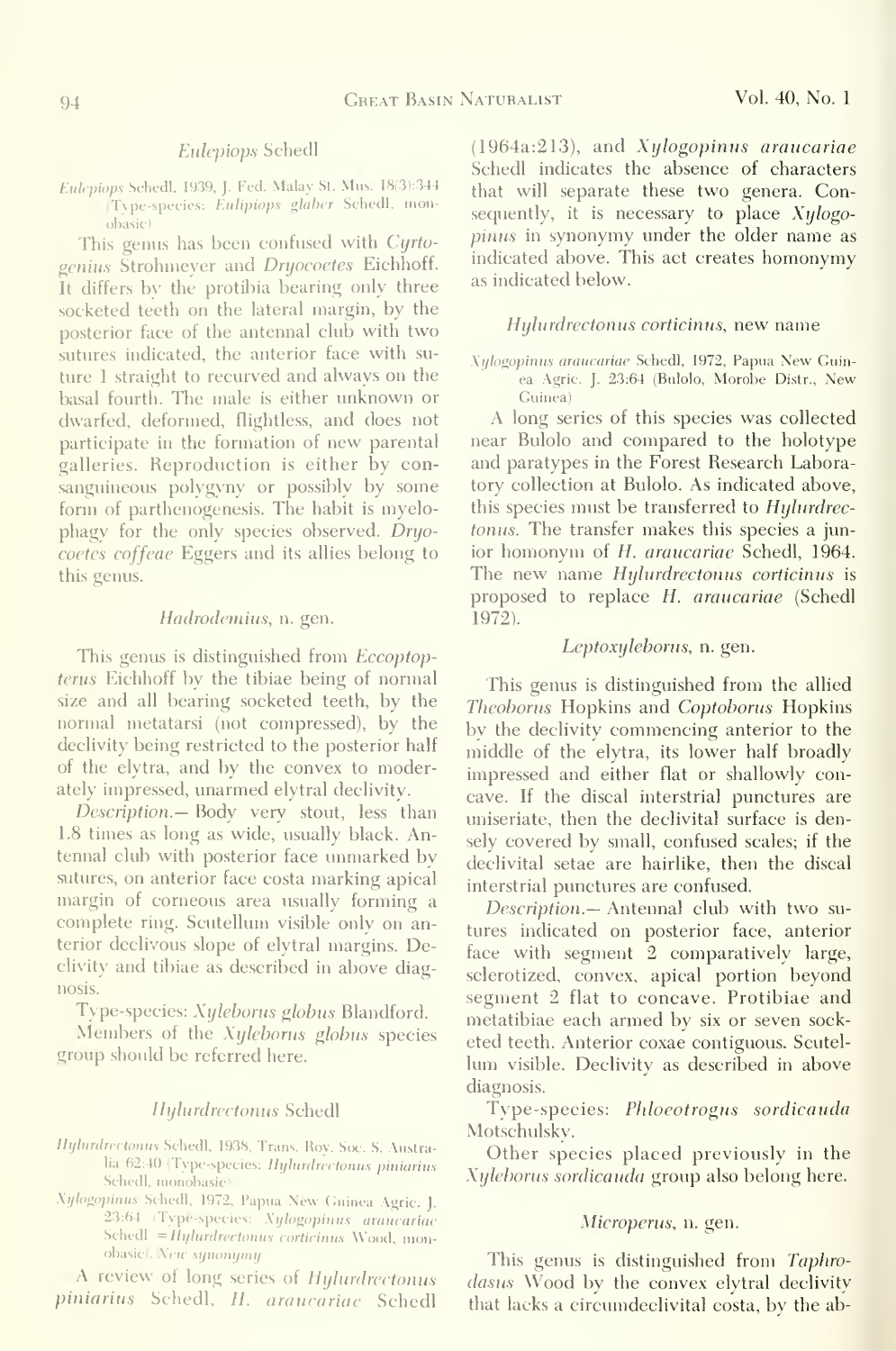sence of declivital scales, and by the strial pimctures that are arranged in definite rows.

Description.— Body slender, at least two times as long as wide, color yellowish or reddish brown. Posterior face of antennal club with at least one suture visible, apical margin of corneous area never costate. Scutellum not visible. Strial punctures usually in rows. Declivity convex, variously sculptured, without a costa.

Type-species: Xyleborus theae Eggers.

Members of the Xyleborus theae species group should be referred here. The name Micropenis was originally coined by F. G. Browne for this group for use in an unpublished manuscript a decade ago.

#### Ozopemon Hagedorn

- Ozopcmon Hagedorn, 1908, Deutsche Ent. Zeitschr. 1908:382 (Type-species: Ozopemon regius Hagedorn, monobasic)
- Dryocoetiops Schedl, 1957, Ann. Mus. Roy. Congo Beige, Tervuren, Ser. 8, Sci. Zool. 56:13 (Type-species: Ozopemon laevis Strohmeyer, monobasic). New sijnonymy

A series of Ozopemon laevis Strohmeyer was compared to Eggers's series of this species and to representatives of eight species of Ozopemon. Although the sculpturing of the pronotum is somewhat unique for the genus, this species appears to fall well within the limits of variability for Ozopemon. For this reason, Dryocoetiops is placed in synonymy as indicated above.

#### Scolytogenes Eichhoff

- Scolytogenes Eichhoff, 1878, preprint of Mém Soc. Roy. Sci. Liége (2)8:475, 497 (Type-species: Scolytogenes danvinii Eichhoff. monobasic)
- Cryphalomorphus Schaufuss, 1890 (1891), Tijdschr. Ent. 34:12 (preprint 1890 by Martinus N'ijhoff, Hagg) (Type-species: Cryphalmorphus communis Schaufuss, monobasic). New synonymy

Eggers (1929:53) examined the type-speci mens of the type-species of Scolytogenes and Lepicerus and compared them to the typespecimens of Negritus major Eggers and N. minor Eggers. He concluded that N. major and *N. minor* were congeneric with Scolytodes danvinii Eichhoff. The holotype of S. darwinii apparently was lost when the Stettin Museum was damaged during World War II. In the absence of that type, direct comparisons are not now possible; however, if it is assumed that Eggers was correct in his observations, then *N. major* and *S. darwinii* are congeneric. My examination of the lectotype of N. major and syntypes of N. ater (type-species of Negritus) demonstrates that these species are congeneric; consequently, Negritus must be a jimior synonym of Scolytogenes. Because N. major and N. ater are also considered congeneric with Cryphalomorphus communis Schaufuss (type-species of Cryphalomorphus) (Schedl 1957:152), it must also be concluded that Cryphalomorphus is a junior synonym of Scolytogenes.

(Note added in press: The list of types in the Schedl Collection at the Vienna Museum, just received, includes the type of S. darwinii. It will be examined as soon as arrangements can be completed.)

#### Stephanopodius Schedl

- Stephanopodius Schedl, 1941, Rev. Zool. Bot. Afr. 34:396 (Type-species: Stephanoderes dispar Eggers, sub sequent designation by Schedl, 1961, Rev. Ent. Moçambique 4:633)
- Cryphalomimus Browne, 1962, West African Timber Borer Research Unit Rept. 5:75 (Type-species: Hypocryphahts ghanaensis Schedl. original designation)
- Cryphalmomimetes Browne, 1963, Ann. Mag. Nat. Hist. (13)6:242 (Replacement name). New synonymy

When Schedl named Hypocryphalus ghanaensis and then later (Schedl 1964b:305) transferred this species from Cryphalomimetes back to Hypocryphalus, he overlooked some very important characters. In this species and in Stephanopodius, the basal margin of the pronotum bears a fine, raised line, but the lateral margin is rounded and lacks the fine, raised line of Hypocryphalus. In addition, the antennal club is quite different from Hypocryphalus. The species ghanaensis is congeneric with Stephanopodius dispar (Eggers) and, as indicated above, should be trans ferred to that genus. Cryphalomimetes is, therefore, a synonym of Stephanopodius Schedl and not of Hypocryphalus Hopkins.

#### Taphrodasus, n. gen.

This genus is distinguished from Microperus Wood by the confused interstrial punctures, by the presence of scales on the elytral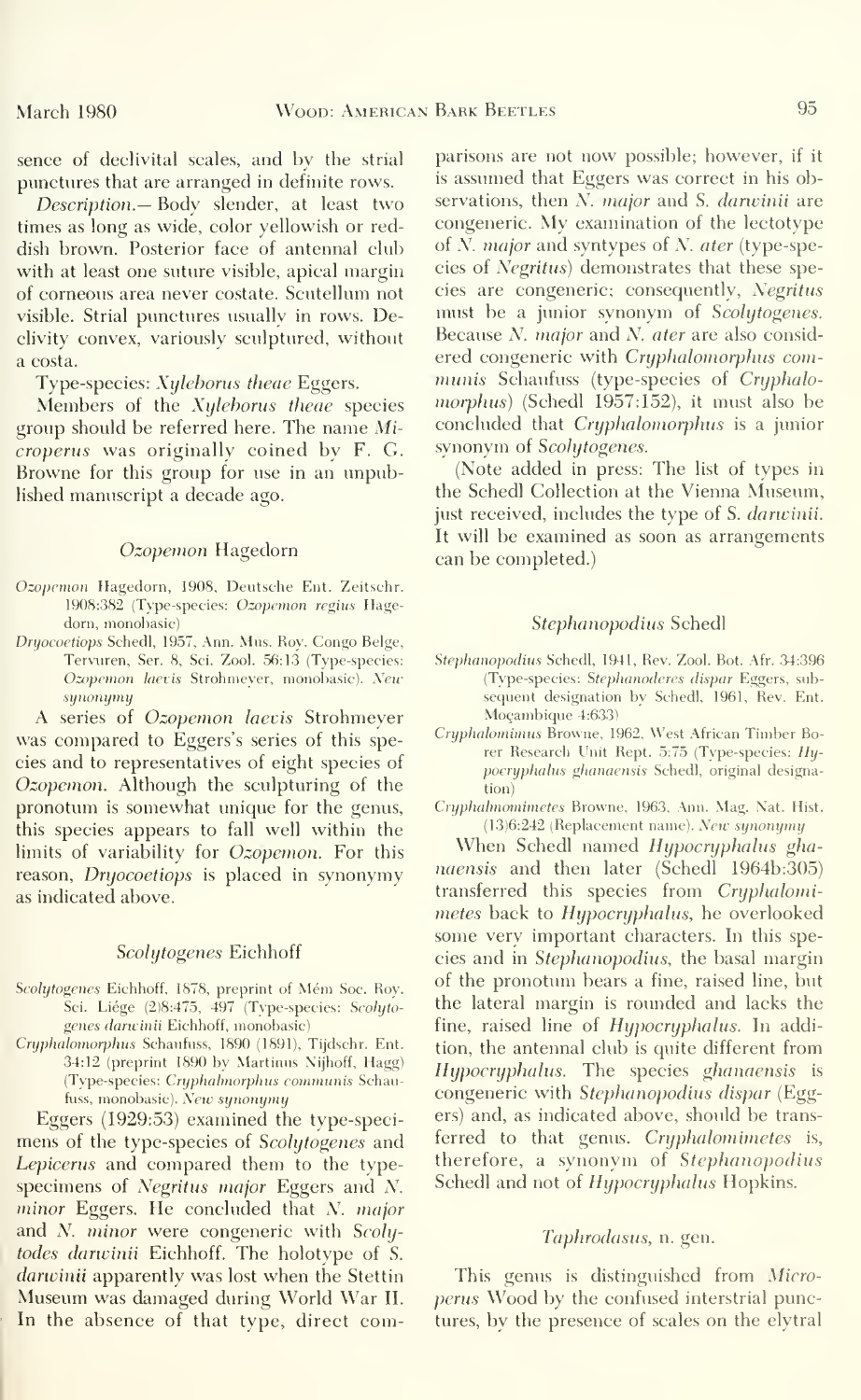declivity, and by the strongly concave declivity that commences on the basal half of the elytra and is marked on its lateral margins in such a way as to form a blunt, elongate, cir cumdeclivital costa.

Description.— Body slender, at least 2.0 times as long as wide, color reddish brown. Posterior face of antennal club with one su ture visible, apical margin of corneous area never costate. Scutellum not visible. Strial punctures on disc confused. Declivity as described in above diagnosis.

Type-species: Xylehorus percorthylus Schedl.

#### Taurodemus, n. gen.

This genus is distinguished from X*yleborus* Eichhoff by the moderately to rather widely separated procoxae, by the rather stout body, by the presence of 9 to 12 socketed protibial teeth, and by the distinctive sculpture of the sulcate elytral declivity.

Description.— Body stout, less than 1.9 times as long as wide. Antennal club with segment <sup>1</sup> corneous, without any sutures evi dent on posterior face, apical margin of seg ment <sup>1</sup> on anterior face acutely elevated into a continuous costa forming a complete circle. Procoxae moderately to rather widely separated. Protibia armed by 9 to 12 socketed teeth. Elytral declivity moderately to very strongly sulcate on at least basal half, lateral margins armed by at least one major spine and several smaller tubercles.

Type-species: Xyleborus sharpi Blandford.

The following species are transferred from Xylehorus to Taurodemus: bicornutus Wood, ebenus Wood, (Bostrichus) flavipes Fabricius, godmani Blandford, pandulus Wood, {Amphicaranus) perebeae Ferrari, salvini Blandford, sanguinicollis Blandford, sharpi Blandford, splendidus Schaufuss, (Bostrichus) varians Fabricius, and varus Wood.

#### Xyleborus Eichhoff

Xijleborus Eichhoff, 1864, Berliner Ent. Zeitschr. 8:37 (Type-species: Bostrichus monographus Fabricius, subsequent designation bv Hopkins. 1914, Proc. U.S. Nat. Mus. 48:131)

The genus Xyleborus Eichhoff, as inter preted in recent years by Schedl, contains more than 1400 nominate species, that is, virtually all the species in the tribe Xyleborini. However, the diversity of characters and habits within this group suggests the existence of several distinct clusters of species and species groups that could and should be char acterized as genera. The difficulty in fragmenting the group piecemeal, as has been at tempted by some workers, is that when one group is removed and elevated to generic rank, the remainder becomes unclassifiable on a logical, phylogenetic basis. In order to remedy this situation, a classification is being composed, based on such constant features as the location of mycetangia, structure of the antennal club, form and armature of the tibiae, characters of the scutellum, and many other features. A deliberate effort is being made to avoid use of adaptive characters such as the surface sculpturing of the pro notum and elytra.

Tentatively, 27 groups are being given ge neric status within the Xyleborini. Those de scribed previously include: Ambrosiodinus  $( = Brouneia, Phloeotrogus), Arixyleborus$  $($  = Xyleboricus), Cnestus  $($  = Tosaxyleborus), Coptoborus { = Streptocranus), Cryptoxyleborus, Dryocoetoides, Eccoptopterus  $(=Eu$ rydactylus, Platydactylus), Euwallacea, Kalantanius, Mesoscolytus, Notoxyleborus,  $Premnobius$   $( = Premnobilus)$ ,  $Pseudoxyle$ borus, Sampsonius, Schedlia, Theoborus, Webbia { = Prowebbia, Pseudowebbia, Xelyborus), Xyleborinus, Xyleborus {=Anaeritus, Anisandrus, Boroxylon, Bufonus, Coptodryas, Cyclorhipidion, Heteroborips, Phloeotrogus, Progenius, Terminalinus, Xyleborips), and Xylosandrus. The above is mentioned to es tablish a context into which the seven genera in this tribe, described in this article, can fit. The seven include: Anaxyleborus, Apoxyleborus, Hadrodemius, Leptoxyleborus, Micropenis, Taphrodasus, and Taurodemus.

#### Xylechinus Chapuis

- Xylechinus Chapuis, 1869, Synopsis des Scolvtides, p. 36 (Type-species: Dendroctonus pilosus Knoch)
- Squamasinuhis Nunberg, 1964, Ann. Hist. -Nat. Mus. Nat. Hungarici, Pars Zool. 56:431 (Type-species: Squamasinulus chiliensis Nunberg, original designation). New synonymy

When the holotype of Squamasinulus chiliensis Nunberg and several allied species